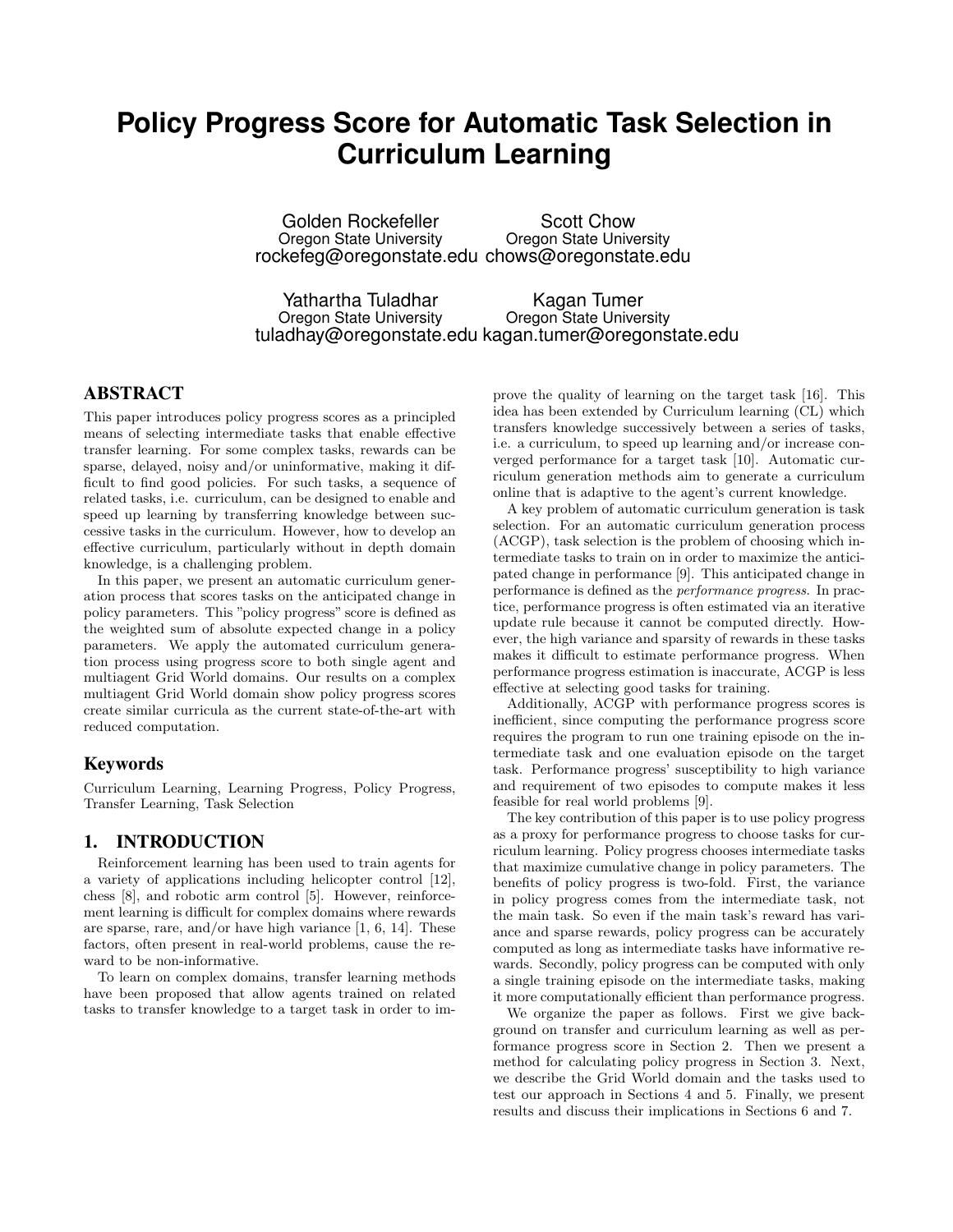## 2. BACKGROUND

In this section, we describe transfer learning in the context of curriculum learning, automatic curriculum generation, and the performance progress score.

#### 2.1 Transfer Learning

Transfer learning (TL) is the process of transferring knowledge from a source task to a separate target task to improve the quality of learning on the target task [16]. A parameterized labeling function is first trained on a source task. Knowledge is transfered when the labeling function after training on the source task is adapted for training on the target task. In context of model-free reinforcement learning, the agent's policy and/or evaluating Q function are transfered labeling functions.

#### 2.2 Curriculum Learning

Curriculum Learning (CL) is a more specific form of Transfer Learning that aims to improve the quality of learning on a target task by creating a sequence of tasks (i.e. curriculum) on which the agent trains. Knowledge in the form of learned parameters is transfered between tasks. The application of CL involves progressively increasing the difficulty of the intermediate tasks, incrementally building scaffolding for an agent to accelerate the agent's training on the target task [10]. CL can be used to speed up learning on the target task by leveraging the information learned through these intermediate tasks.

#### 2.3 Automatic Curriculum Generation

The automatic curriculum generation process creates a curriculum on-line that is adaptive to the agent's current knowledge through a principled selection of the task an agent should learn on for the next episode. A similar idea is present in active learning [2, 3] and self-paced learning [7] but sample data is selected for training instead of tasks. The automated curriculum generation process tackles the problem of selecting intermediate tasks in a way that maximizes a user-defined progress score. This problem is formulated as a curriculum Markov Decision Process (MDP), an extension to the MDP formulation [11]. The learning agent's policy space defines the MDP's state space. The task selection space defines the action space. The transition function describes how the policy might change given a task on which to train. The reward function is chosen so that the entire processes minimizes the time needed to reach a policy with an acceptable evaluation on the target task.

Practically, the anticipated progress for an intermediate task must be estimated from previous sampled measures of progress. In active and self-paced learning, progress can be defined as a reduction in the labeling function's variance [3], or reduction in a loss function [15, 7] which are both inexpensive to calculate relative to training time. However, with reinforcement learning, such definitions of progress may not apply, and other progress definitions like the increase in performance is costly to calculate exactly. Thus, an automated curriculum generation may maintain a set of progress estimates  $\mathcal{P}_* = (P_{*,0},...,P_{*,m})$  for a finite set of m curriculum tasks  $\mathfrak{T} = {\mathcal{T}_0, ..., \mathcal{T}_m}$  [9]. The progress estimates are kept for all tasks and updated iteratively as the agent learns. Other automated curriculum generation processes exist such as recursively breaking down a task into easy to learn subtasks and fully training on each task before moving on to

harder tasks [11].

Maximizing cumulative progress requires a selection strategy that manages the exploration-exploitation trade-off. The algorithm must choose between the task estimated to have the highest progress score, and some other task to update the estimate of the selected task's actual progress score. The task that maximizes anticipated progress for the next step may change as there becomes less for an agent to learn from previously selected tasks. Thus, automatic curriculum generation is modeled as a non-stationary multi-armed bandit problem [4] where the tasks represents the arms and progress scores represent the payoff.

A formulation of basic on-line automatic curriculum generation with progress scores is presented in Algorithm 1. First, the algorithm calls a SELECT function which describes a selection strategy for choosing intermediate task to train on for the next episode.  $\epsilon$ -greedy is an example selection strategy that probabilistically selects either the task with the highest progress score or randomly chooses a task with some user-prescribed probability  $\epsilon$ . After training, an EVALUATE PROGRESS function is called to update progress scores for the selected task. Our contribution is a new method to compute these progress scores.

Algorithm 1 Automated Curriculum Generation Algorithm

Initialize P<sup>∗</sup> while Training not completed do Task Index  $i \leftarrow SELECT(\mathfrak{T}, \mathcal{P}_*, *)$  $\pi \leftarrow TRAIN(\mathcal{T}_i, \pi, *)$  $P_{*,i} \leftarrow EVALUATE\_PROGRESS(*)$ end while

#### 2.4 Performance Progress

Performance progress scores have been introduced in previous works [2, 13] as a method to select tasks for a curriculum. Performance progress is defined by how much the expectation of the agent's performance changes after learning for one episode on a given task, that is:

$$
P_R(\mathcal{T}) := \mathbb{E}[R' - R|\mathcal{T}, \pi]
$$
 (1)

where  $P_R(\mathcal{T})$  is the anticipated performance progress for training on some intermediate task  $T$ ,  $R'$  is the performance measure on the target task to be received after the current training episode,  $R$  is the performance measure on the target task received before the current training episode, and  $\pi$  is the agent's policy before the start of the current training episode.

Practically, performance progress is approximated since computing the expectation of the agent's change in performance is not always viable. One estimation of performance progress is to iteratively update an estimate at the end of each learning episode using performance measures [9]

$$
\hat{P}_R(\mathcal{T}) \leftarrow (1 - \alpha)\hat{P}_R(\mathcal{T}) + \alpha(R' - R) \tag{2}
$$

where  $\alpha$  is the learning rate  $(0 < \alpha \leq 1)$ . Ideally, the performance progress estimate converges to the actual performance progress.

There are a couple of drawbacks to using performance progress scores. First, it is susceptible to the high variance of the target task's reward. Additionally, updating the estimate of performance progress with Equation (2) requires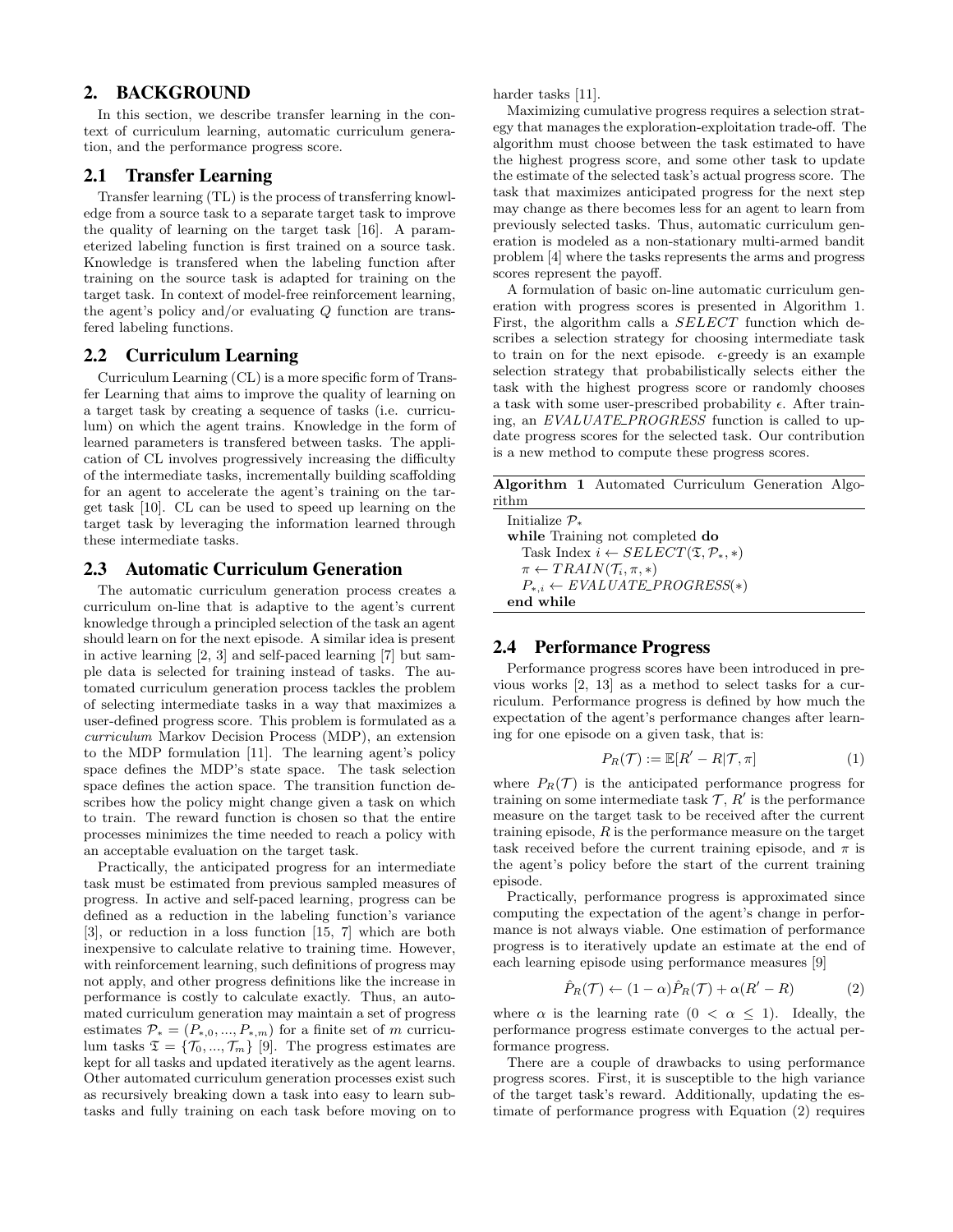two episodes: one episode for training on the intermediate task and another episode for evaluation on the target task. In our paper, we propose policy progress scores as an alternative to performance progress scores in order to address these issues.

### 3. POLICY PROGRESS

High variance rewards can make performance progress estimates for automatic curriculum generation inaccurate and/or inefficient to calculate. Multiple episodes are required for each update of the performance progress estimate which takes time that could be used training directly on the target task. Thus, the automatic curriculum generation algorithm could counter-productively slow learning when the process of estimating performance progress increases computation costs beyond the learning speed up the curriculum can provide. Training can occur during an evaluation episode to make the automatic curriculum generation algorithm more efficient. However, this training introduces its own progress, making the performance progress estimate for just the evaluated intermediate task less accurate.

Policy progress scores are introduced as a principled means of selecting intermediate tasks to learn on so that transfer learning is sped up for a target task. A curriculum can be generated by choosing tasks in a particular sequence to maximize cumulative change in policy parameters, i.e. policy progress, as a progress score instead of performance progress. Ideally, policy progress scores should be used for task selection when policy progress is strongly correlated with performance progress and the former have less variance. It is reasonable to assume this correlation with tasks similar enough to the target task; learning algorithms manipulate the parameters in order to increase performance. Maximizing policy progress can address aforementioned difficulties with maximizing performance progress when there is adequately less uncertainty in the measure of policy progress compared to performance progress. Additionally, policy progress is a more efficient option as it can be measured without evaluation on the target task unlike performance progress.

The goal of learning algorithms is to make iterative change to an agent's policy to maximize performance; on average, each change should increase an agent's performance in the task being trained. More specifically, learning algorithms manipulate a parameter vector  $\theta$ . Choosing an intermediate task with more change in policy parameters over time as the next part of the curriculum can lead to a faster rate of performance increase. Policy progress is thus defined as the weighted sum of absolute expected change in a policy's parameters. Policy progress must use a weighting factor for each parameter to take into account the relative variation in the impact and scaling of the parameter:

$$
P_{\pi}(\mathcal{T}) := \sum_{k}^{N} w_{k} \left| \mathbb{E}[(\theta'_{k} - \theta_{k}) | \mathcal{T}, \pi] \right| \tag{3}
$$

where  $P_{\pi}(\mathcal{T})$  is anticipated policy progress for training on task  $\mathcal{T}$ , N is the number of parameters that determines the agent's policy  $\pi$ ,  $w_k$  is the importance weighting for a given parameter,  $\theta_k$  and  $\theta'_k$  are the values for a given parameter before and after the current training episode, respectively.

An estimate of the expected change  $\mathcal{D}_k(\mathcal{T})$  is iteratively updated over time for each parameter  $\theta_k$ :

$$
\hat{\mathcal{D}_k}(\mathcal{T}) \leftarrow (1 - \alpha) \hat{\mathcal{D}_k}(\mathcal{T}) + \alpha (\theta_k' - \theta_k) \tag{4}
$$

where  $\alpha$  is the learning rate. Like with the performance progress update (Equation (2)), the policy progress update is performed once per training episode. The policy progress estimate use  $\hat{\mathcal{D}_k}(\mathcal{T})$  as the estimation of expected change in parameter term  $\mathbb{E}[(\theta_k'-\theta_k)|\mathcal{T},\pi]$  presented Equation (3):

$$
\hat{P}_{\pi}(\mathcal{T}) = \sum_{k}^{N} w_{k} |\hat{\mathcal{D}_{k}}(\mathcal{T})| \tag{5}
$$

Policy progress measures how much a chosen intermediate task pushes the parameters along regardless of whether doing so actually increases performance. Therefore, candidate tasks for selection should be carefully constructed such that, given the automatic curriculum generation algorithm, the average change for parameters over time will lead to an improvement in performance in the target task. Using policy progress for evaluating tasks is not recommended unless intermediate tasks often have positive performance progress.

Promising initializations [10] are potentially good candidates for intermediate tasks that place agents near goal areas to reduce the sparsity of the reward. Deviation to the optimal policy for the target task when training the optimal policy on an intermediate task is to be avoided as these deviations are counter-factually measured as positive policy progress according to formulation of policy progress. Promising initializations intermediate tasks avoid such deviations from the optimal policy for the target task that policy is also optimal for the promising initializations tasks.

### 4. GRID WORLD DOMAIN

The Grid World domain consists of an  $n$  by  $m$  grid with an agent in the grid world trying to reach a goal cell at some row  $g_r$  and some column  $g_c$ , with a reward of  $r_g$  rewarded to the agent for reaching the grid world and a timing reward (or cost)  $r_t$  rewarded to the agent for each time step the agent is in the grid world. The performance of the agent is the sum of all the rewards during the run. Each episode ends either after T time steps has passed or when the agent has reached the goal. Upon initialization, the agent is randomly placed in the grid world on any cell except the goal cell. Each step, the agent may move in the cardinal directions or stay in place, but they can not leave the boundaries of the grid world.

## 4.1 Multiagent Grid World

The multiagent extension to the Grid World domain makes for a good example of a complex domain with sparse rewards. In the multiagent case, we initialize N decentralized agents in the same worlds as described for the single agent Grid World Domain. Agents' actions are the same as in the single agent domain and multiple agents can occupy the same cell. A coupling requirement exist such that the goal reward is only received when a minimum number of agents are at the goal cell at the same time. A coupling requirement value  $c$  is the number of agents required to the receive the goal reward. This version of Grid World is difficult as agents do not know where are agents are and yet, they must coordinate the actions in order for the system to perform well. The episode ends either after  $T$  time steps have passed or when the coupling requirement is achieved.

Individualized rewards for agents may be shaped by the learning process for more effective training. The multiagent system's performance, or global reward, does not isolate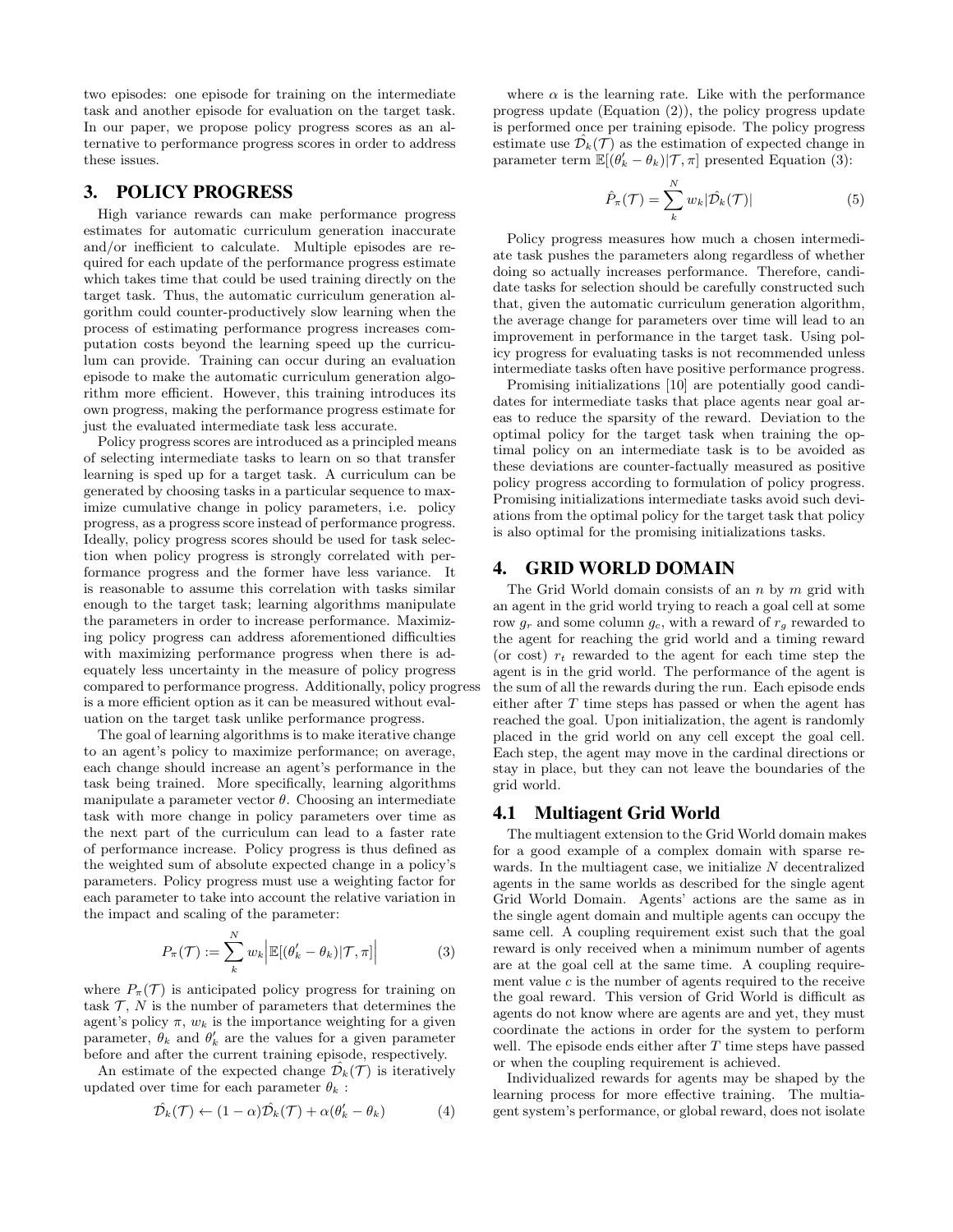their contribution to the system, negatively impacting how well they learn due to poor credit assignment. Agents may instead receive the difference reward [17] which estimates the contribution of the agent as the difference in performance between the multiagent system current performance and the system's performance should that agent not exist or reach some counterfactual state-action. However, the multiagent system's performance as opposed to individual agent rewards must still be used in calculating progress.

The equation for the difference reward is

$$
D_i(z) = G(z) - G(z_{-i})
$$
 (6)

where  $D_i$  is the the difference reward for an evaluated agent  $i$  given the full environment state  $z$  (not the agent state), G is the global reward and  $z_{-i}$  the counterfactual full environment state, replacing the state-action of i with a counterfactual state-action.

As the decentralized multiagent system implies multiple policies, the policy progress score is calculated for each agent i as  $P_{\pi,i}$  and the progress score  $P_{\Pi}$  is used for task selection as the sum of each agent's progress score:

$$
\hat{P}_{\Pi} := \sum_{i}^{N} \hat{P}_{\pi, i} \tag{7}
$$

# 5. EXPERIMENT SETUP

This paper compares averaged performance trajectories on the target task between using difference curriculum strategies. The curriculum strategies compared are 1) no curriculum, training on the target task, 2) no curriculum, training on the same non-target task for all learning episodes; two non-target tasks are compared 3) ACGP with random task selection 4) ACGP with an  $\epsilon$ -greedy task selection process with performance progress scores and 5) ACGP with an  $\epsilon\text{-}$ greedy task selection process with policy progress scores. All parameter weights are set to 1, when calculating policy progress scores. The ACGP selects from a set of five tasks, the target task and four intermediate tasks. The tasks for both the multiagent and single agent domains are defined by the goal cell and initialization cells locations illustrated by Figure 1 with the target task illustrated by (a) and the intermediate tasks illustrated (b-e).

#### 5.1 Target Task

The target task defines a Grid World domain with the dimensions  $n = m = 10$ . The goal is located at  $g_r = 5, g_c =$ 5. The starting location of the agent is randomly determined with an equal probability for every cell except the goal cell. There is no timing reward  $r_t = 0$  and the goal reward is set to  $r_g = 1$ . Each episode lasts  $T = 10$  steps. In the single agent case, learning happens over 2000 episodes. In the multiagent case, the coupling requirement is  $c = 3$  with  $N = 6$  agents and learning happens over 20000 episodes.

#### 5.2 Intermediate Tasks

Four intermediate tasks are generated from the target task by restricting where agents can be initialized. The four tasks are described by initialization rings that progressively get closer to the goal cell. These tasks are provided as intermediate tasks in the spirit of Promising Initializations [10]. The nearest Figure  $1(c)$  and farthest Figure  $1(b)$  rings are used as sample non-target tasks for the no-curriculum, nontarget curriculum strategy. In the multiagent case, the same



Figure 1: Illustration of five different Grid World tasks (ae). At the start of a given task, agent(s) are initiated randomly with uniform probability in any of initialization cells (striped cells). Agent(s) must then navigate to the goal cell (dark cell) to receive a high reward and end the episode. As an example, the task illustrated by (c) initializes agents very close to the goal making the probability of the agents reaching the goal high compared to a task that initializes agents farther away like with the task illustrated by (b).

initialization restriction applies to all agents, i.e. agents are not initialized in different rings.

#### 5.3 Learning Policies

Agents' policies are Q tables mapping state-action pairs to a reward for both the single and multiagent domains). The policies are update each time step using the tabular Q-learning algorithm:

$$
Q(s, a) \leftarrow (1 - \alpha)Q(s, a) + \alpha(r + \gamma max_{a'}Q(s', a')) \quad (8)
$$

for state s, next state  $s'$ , action a, next action  $a'$  and reward r. The learning rate is set to  $\alpha = 0.1$ . The discount factor is set to  $\gamma = 0.9$ . The Q table is optimistically initialized to 1.0 to encourage exploration with small tie-breaking noise from a uniform distribution between 0 and 0.1. Agents chose the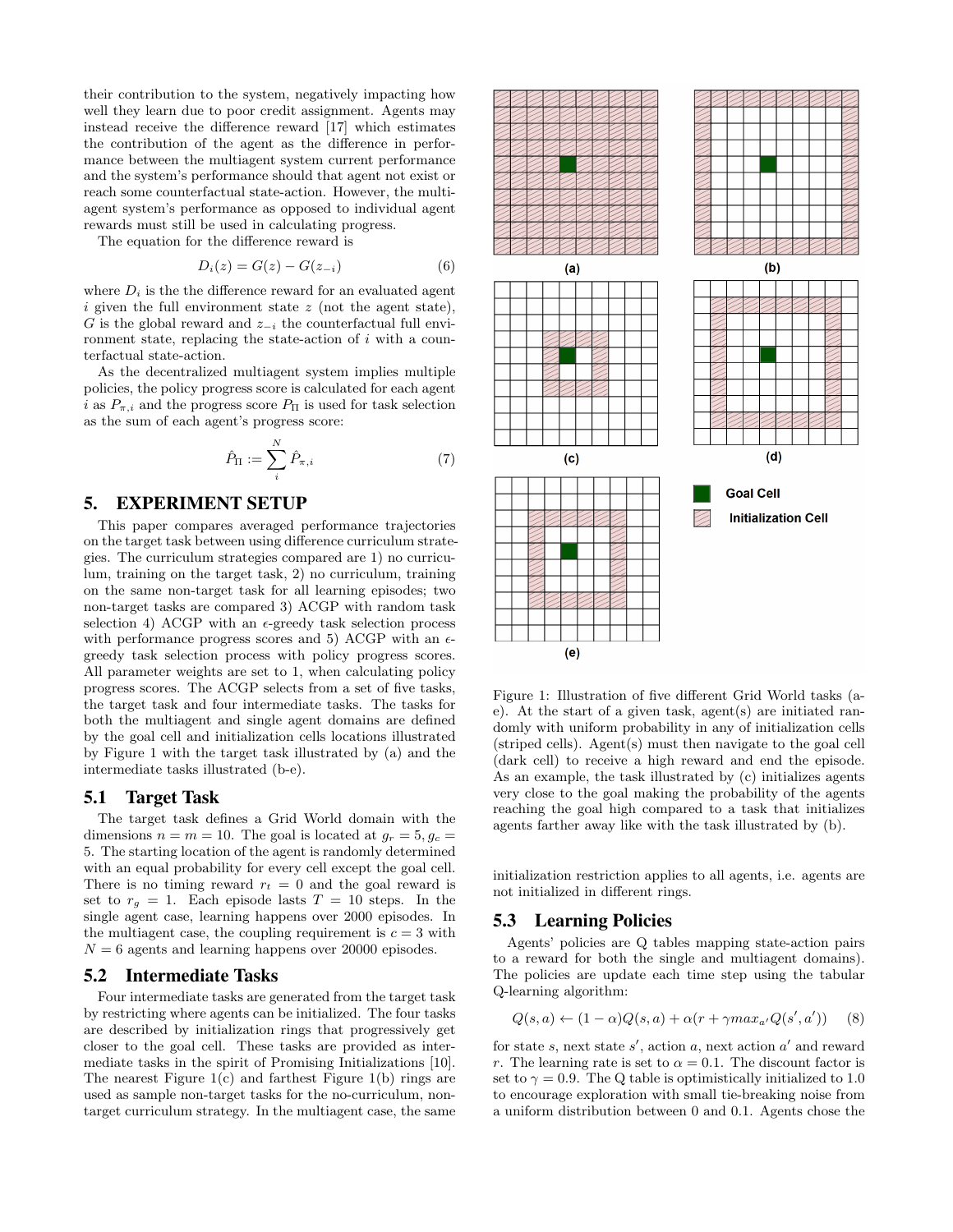action that yield the maximum Q value given a state but when learning, they follow  $\epsilon$ -greedy strategy with  $\epsilon = 0.1$ .

In the multiagent agent case, evaluations for the compared curriculum strategies were generated both for when agents received the global reward, and when agents received the difference reward. In the target domain, evaluating the difference reward, agents receive a rewards of  $r = 1$  when they reach the goal and the number of agents that reach the goal at the same time is exactly equal to the coupling requirement; otherwise, agents receive a rewards of  $r = 0$ .

# 5.4 ACGP Task Selection Strategy

The evaluated ACGP strategies apply  $\epsilon$ -greedy with  $\epsilon =$ 0.1. The initial performance progress estimate is optimistically set to  $\hat{P}_R(\mathcal{T}) = 0.1$  for all tasks to encourage exploration of which task to choose. The initial change in parameter estimate is optimistically set to  $\hat{D}_k(\mathcal{T}) = 0.1$  for all parameters and for all tasks also to encourage exploration. All the data presented were averaged over a hundred statistical runs. Mean and confidence intervals are presented.

#### 6. RESULTS

The learning curves for evaluated curriculum strategies for the single agent Grid World domain are presented in Figure 2. Training on only the nearest ring initialization task creates the fastest learning curve, converging before 500 training episodes. Training on only the farthest ring initialization task leads to the slowest learning curve. Training with ACGP using performance progress scores leads to the second fastest learning curve. All other curriculum strategies have similar learning curves. All curriculum strategies converge to a performance of 1.0 before episode 1500.



Figure 2: Average learning curves for different curriculum strategies in  $10 \times 10$  single agent Grid World Domain. For a simple single agent domain, training using automatic curriculum generation processes (ACGPs) yields no benefits over training directly on the target task.

The learning curves for evaluated curriculum strategies for the multiagent Grid World domain with agents training on the difference reward are presented in Figure 3a. Training on only the farthest ring initialization task creates the fastest learning curve converging to a performance of 1.0 within 15000 training episodes. Training between only the nearest ring initialization task and only the target task leads to the slowest learning curve, neither converging within the alloted 20000 training episodes. All other curriculum strategies share similar learning curves, converging to a performance of 1.0 within 15000 training episodes.

All curriculum strategies do not converge with the alloted 20,000 training episodes. The learning curves for evaluated curriculum strategies for the multiagent Grid World domain with agents training on the global reward are presented in Figure 3b. Training between only the nearest ring initialization task and only the target task leads to the slowest learning curve. All other curriculum strategies have similar learning curves before 12500 training episodes, reaching a performance near 1.0 that decays afterwards with the learning curve of the ACGP using performance progress scores decaying faster at this point.

### 6.1 Task Selection Rate

Average task selection rate for the automated curriculum generation process using policy progress scores in the multiagent Grid World domain with agents training on the difference rewards are presented in Figure 4a. A strong preference for selecting nearer initialization tasks can be seen after 7500 training episodes. After this point, the strongest preferences for task selection is the nearest ring initialization task peaking at about 50 percent selection rate between 12500 and 15000 training episodes.

We compare this to the average task selection rate for the automated curriculum generation process using performance progress scores in the multiagent Grid World domain with agents training on the difference rewards are presented in Figure 4b. We, again, see a strong preference for selecting nearer initializations can be seen after 7500 training episodes. After this point, the strongest preference for task selection is also the nearest ring initialization task, which peaks at about 60 percent selection rate at 12500 episodes.

We see in Figure 4 that creating curricula using our policy progress and performance progress gives similar curricula for the multiagent Grid World task. Additionally, in all domains tested, the ACGP performs similarly when using policy progress scores as it performs when using performance progress scores (Figures 2 and 3). Also, recall that performance progress requires an extra episode of training on the target task to compute. Thus policy progress approximates performance progress with less computation.

## 7. CONCLUSION

Learning policies for tasks using reinforcement learning is difficult for domains where rewards are sparse, rare, and/or have high variance. For such domains, learning strategies may apply a curriculum to speed up learning on the target task. Automatic curriculum generation methods aim to generate a curriculum on-line that is adaptive to the agent's current knowledge. However, task selection is a key problem to address with automatic curriculum generation.

This paper uses policy progress scores as a principled means of selecting intermediate tasks to learn on so that curriculum learning is sped up for a target task. The variance of the policy progress score is dependent on the task updating the policy, the intermediate task, and not the target task. Thus, a good selection of the intermediate tasks will minimize policy progress variance, allowing for a clearer comparison between the tasks.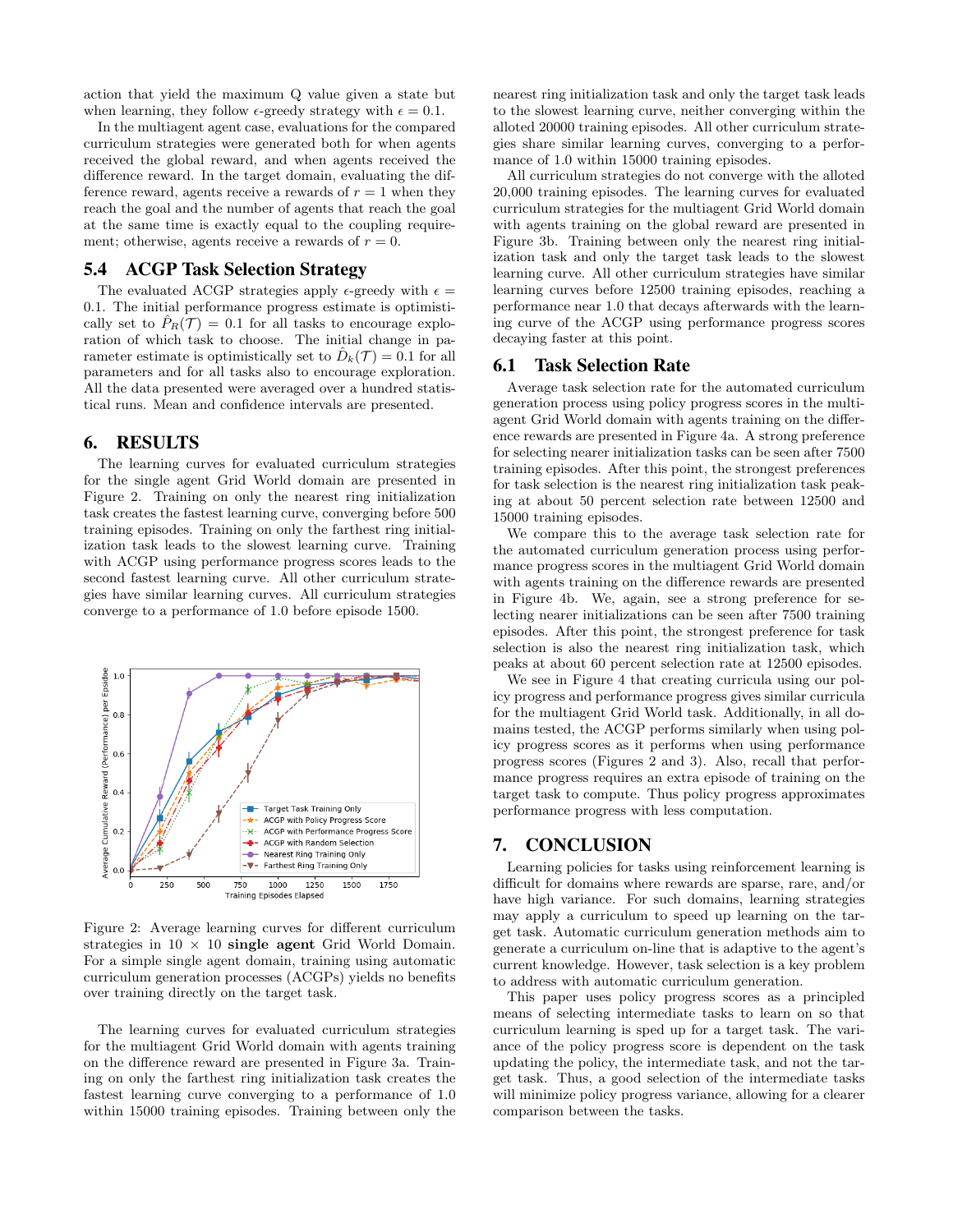

(a) Agents are trained on difference rewards. (b) Agents are trained on global rewards.

Figure 3: Average learning curves for different curriculum strategies in  $10 \times 10$  multiagent Grid World Domain with 6 agents and a coupling requirement of 3 agents simultaneously at the goal cell. The automatic curriculum generation process (ACGP) using policy progress scores performs on par with the ACGP that uses performance progress. Training agents on the global reward causes curriculum learning to fail due to the noise in the signal.





(a) Policy Progress: Average rate of selection for each intermediate task given the automatic curricula generated using policy progress scores.

(b) Performance Progress: Average rate of selection for each intermediate task given the automatic curricula generated using performance progress scores.

Figure 4: Average percentage for selecting a task using the automated curriculum generation process (ACGP) with either of the progress scores. For example, at about the 12500th training episode, ACGP using policy progress score selected the Nearest Ring task near 50 percent of the time; the ACGP using performance progress score selected the Nearest Ring task about 60 percent of the time. These results are evaluated in  $10 \times 10$  multiagent Grid World Domain with 6 agents and a coupling requirement of 3 agents simultaneous at the goal cell. Our approach (policy progress) select tasks with the similar frequency as performance progress.

We compare ACGPs using performance progress versus policy progress on single agent and multiagent Grid World domains. For the single agent Grid World Domain, using either performance or policy progress scores does not alter the rate of learning over training directly. However, with the more complex multiagent Grid World domain, ACGPs using either progress score achieves a faster learning rate than learning on the target task alone. In general, the ACGPs using our policy progress approach performed comparably to ACGPs using performance progress scores; however, performance progress required an additional evaluation episode on the target task for estimating the change in performance. Thus our approach is more computational efficient. Future work will extend the evaluation on the merits of each progress score on additional domain, and address the disadvantages of each progress score.